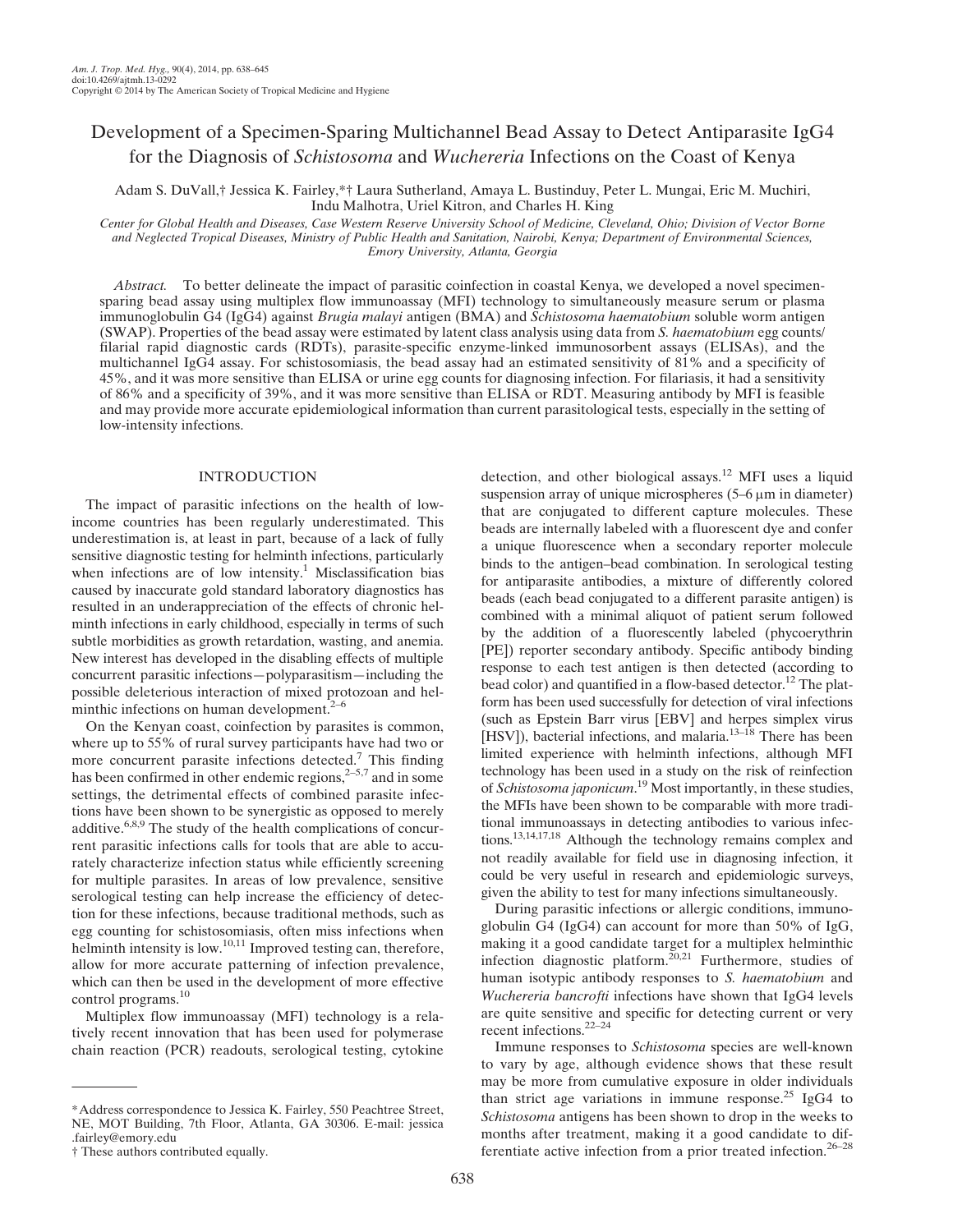For lymphatic filariasis (LF), antibody responses occur before antigenemia and thus, prove to be useful for detecting early infection.<sup>29</sup> Furthermore, IgG4 to LF parasites has been shown to be elevated in active infections and decline after treatment.<sup>21,30-32</sup>

The present paper describes the development and preliminary testing of a multichannel fluorescent IgG4 antibody detection assay for the study of LF and urogenital schistosomiasis among resident populations in Coast Province, Kenya.

## METHODS

Study population. Individuals from the three villages of Mililani, Nganja, and Vuga in Kwale County, Coast Province, Kenya were surveyed as part of a population-based, longitudinal research project.<sup>33</sup> Subjects were eligible if they were over 5 years old, local residents for more than 2 years, and able to provide urine, stool, and blood specimens. Overall, 2,501 participants were enrolled in the three villages. Blood (1 mL) was collected by finger prick or heel stick, with small aliquots taken for hemoglobin determination and rapid card testing for filaria antigen (Binax, Portland, ME). Plasma was separated, stored in labeled Eppendorf tubes, and kept at −80°C until processed. Urine and stool were collected by participants and brought for evaluation by standard egg detection parasitological testing on site.34–<sup>36</sup> Presence of S. haematobium infection was screened for by Nuclepore filtration of two 5-mL aliquots of a single midday urine specimen. Demographic data collected in the field were entered in handheld devices (Dell Axim, Round Rock, TX) using Visual CE 10 (Cambridge, MA). Data were then transferred into ACCESS 2007 (Microsoft, Seattle, WA). Parasitology and anthropometric data were then entered to complete the database.

Target antigen selection for novel assay. Seroresponse with IgG4 to Brugia malayi antigen (BMA) was used as the marker for filarial infection, because this antigen is preserved across species and can be used to detect exposure to W. bancrofti, the filarial worm endemic to Kenya.<sup>37,38</sup> The antigen preparation to detect S. haematobium infection was soluble adult worm antigen (SWAP), which has been used frequently in diagnostic enzyme-linked immunosorbent assays (ELISAs) and can be readily prepared.39 In past studies, sensitivity for diagnosing Schistosoma infection using SWAP (by ELISA for total IgG) has been shown to be comparable with sensitivity using soluble egg antigens.<sup>39,40</sup>

Multichanneled fluorescent antibody detection assay. SWAP antigen (crude extract) was provided courtesy of the laboratory of Christopher King (Center for Global Health and Diseases, Case Western Reserve University, Cleveland, OH). The crude extract for BMA was prepared as described below, with male and female worms obtained through the Filariasis Research Reagent Resource Center (http://www .filariasiscenter.org/).

BMA extract was prepared from live adult B. malayi worms (30 females and 30 males). They were washed five times in  $1 \times$  phosphate-buffered saline (PBS). The wash buffer was removed, and the worms were transferred to autoclaved glass mortars, where they were manually homogenized on ice until there was no intact tissue visible and the homogenate was milky in appearance. The preparation was then sonicated on an ice bath for 10 minutes and left overnight at 4°C on a rotor. After centrifuging the mixture at 3,000 rpm for 20 minutes, the supernatant was removed and transferred to microfuge tubes. This solution was then centrifuged for 30 minutes at 14,000 rpm at 4°C, and the supernatant was removed.

IgG4 antibody responses to SWAP and BMA were assessed using a high-throughput bead-based platform (Bioplex; Biorad, Hercules, CA), allowing the simultaneous detection of the panel of antigens with a single serum sample;  $50 \mu g$  SWAP or 1 µg BMA was covalently coupled to differently colored beads (bead 52 for SWAP and bead 53 for BMA), with each bead having a unique dye that allowed for automated discrimination of fluorescence values in the multiplex assay using  $6.125 \times 10^5$  beads per sample. Pooled plasma samples from areas endemic for schistosomiasis, filariasis, and hookworm were initially used to optimize the working dilutions of sample and secondary antibodies in the assay. Sera from nonexposed North American donors were used as negative controls in the development of the assay. The above protein content of each antigen coupled to the beads was chosen as the lowest concentration that produced the maximal fluorescence with positive sera. Furthermore, because the use of crude antigen extracts could predispose beads to aggregate, the lowest effective antigen–bead concentrations were necessary to minimize any aggregation that would interfere with accurate measurement of the fluorescence. Beads were lyophilized for storage after conjugation.

In the standardized assay, patient sera and control sera were diluted in the assay buffer of PBS with 1% bovine serum albumin (BSA) plus 0.05% Tween 20 (PBT) at 1:50 and incubated with beads for 30 minutes while shaking at room temperature. Plates were then washed two times with 100  $\mu$ L assay buffer followed by incubating with 100  $\mu$ L 1:100 R-phycoerythrin (RPE) -conjugated anti-human IgG4 (Southern Biotech) for 30 minutes at room temperature with shaking. Beads were then washed two times with  $100 \mu L$  assay buffer, resuspended in  $100 \mu L$  assay buffer, and passed through the Bioplex analyzer to detect specific antibody binding. Individual beads were counted and scored for type (by fluorescence color) and PE fluorescence. The number and intensity of PEpositive beads for each color bead were used to determine the presence or absence of antigen-specific IgG4 in the patient sample. Cutoff values for all of the samples were set at 2 SDs above the mean fluorescent reading of 20 samples run with control sera from an area endemic for multiple species of parasites but not endemic for schistosomiasis or filariasis (courtesy of Christopher King Laboratory). This process minimized potential false positivity of the assay from any lowlevel cross-reactivity to non-study parasites.

Protocols for comparator anti-SWAP and anti-BMA ELISAs. A subset of 111 subjects was tested by ELISA. They were chosen from all three villages in group-wise fashion from three strata that had low, medium, and high fluorescence on the multiplex assay to evaluate all levels of fluorescence; 96-well plates were coated with 50  $\mu$ L 10  $\mu$ g/mL SWAP or BMA diluted in ELISA coating buffer and allowed to incubate at 4°C overnight. The plates were then blocked with ELISA blocking buffer and washed with ELISA wash buffer as described previously.<sup>41,42</sup> Serum samples prepared in ELISA diluent buffer at a dilution of 1:50 were then allowed to incubate on the antigen-coated plate at 4°C overnight.<sup>41</sup> The plates were washed six times and incubated with 50  $\mu$ L 1:2,000 dilution mouse anti-human IgG4 (Jackson ImmunoResearch, West Grove, PA) for 2 hours. The plates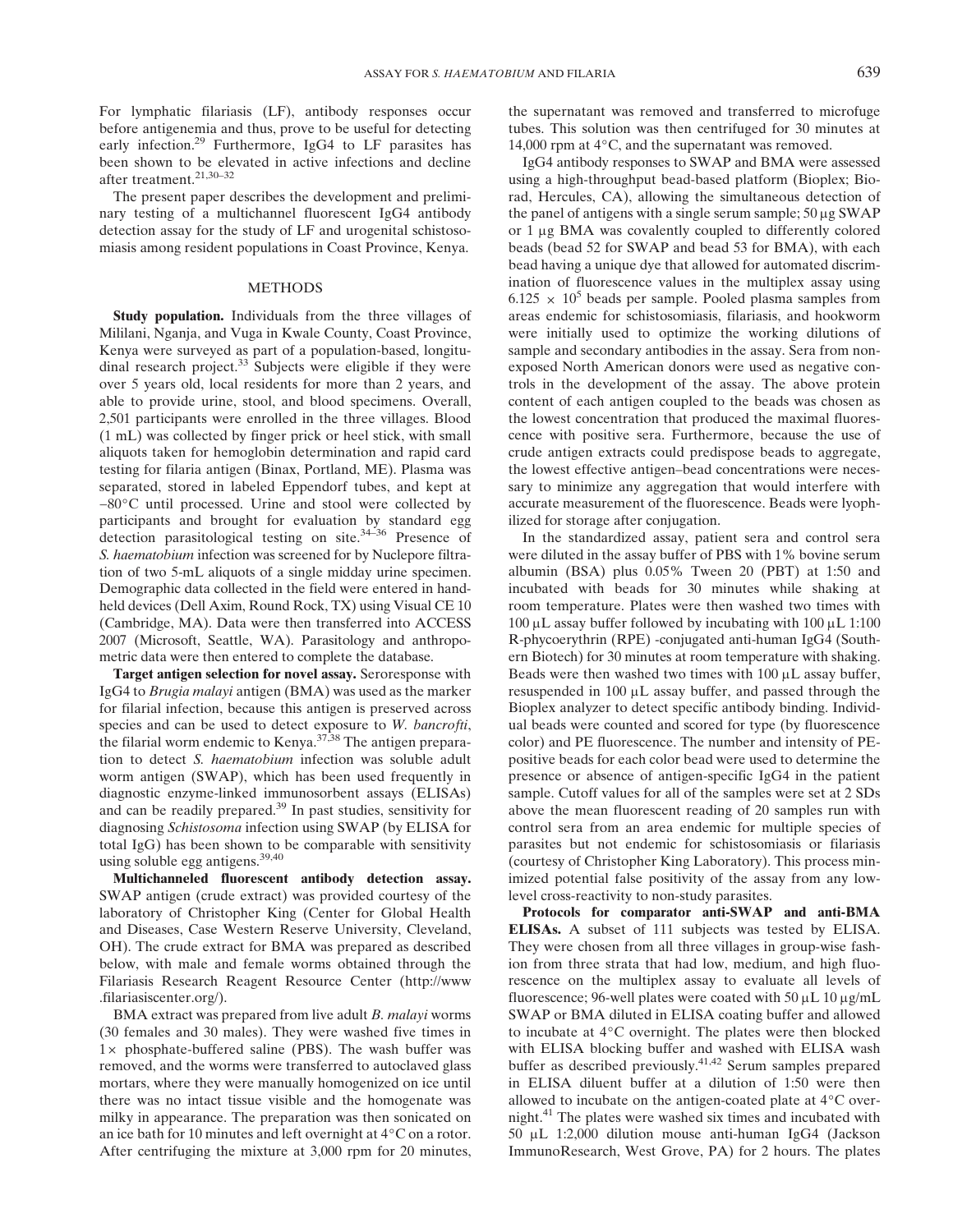were washed and incubated with 50  $\mu$ L 1:1,000 dilution goat anti-mouse alkaline phosphatase-conjugated antibody (Jackson ImmunoResearch, West Grove, PA) for 1 hour. The plates were washed and incubated with alkaline phosphatase substrate in buffer (Sigma Aldrich, St. Louis, MO) for 15 minutes. After 15 minutes, the reaction was stopped with  $50 \mu L$  5% (ethylenedinitrilo)tetraacetic acid (EDTA). Bound IgG4 was then measured by determination of optical density at 415 nm. Like the multiplex assay, the cutoff for positivity was set at 2 SDs above the mean optical density of 20 negative controls from an area in northern Kenya, an area endemic for multiple species of parasites but not endemic for schistosomiasis or filariasis (courtesy of Christopher King Laboratory). This cutoff value was set at the outset and not repeated with each plate.

Statistical analysis. Initial statistical analysis was performed with SPSS (v.20; IBM Corp, Armonk, NY.), including linear correlation of bead assay results with the respective ELISA tests. Because of the known insensitivity of standard parasitological testing, the sensitivity and specificity of the multiplex assay for parasite diagnosis were estimated using latent class analysis based on the data from all completed tests with the use of Bayes Latent Class Models software (BLCM software<sup>43</sup>; available at http://www.med.mcgill.ca/epidemiology/ Joseph/Bayesian-Software-Diagnostic-Testing.html). In the modeling of S. haematobium infection, the a priori specificity of egg detection was set high (at 95–99%) based on very low expected false positivity rates for this test. For other estimates, including all of the filarial testing, the initial inputs specified a uniform distribution for Gibbs sampling across a range of possible values from 50% to 99% for sensitivity or specificity. All models tested converged to consistent values within 10,000 iterations, independent of initial values entered.

Ethical considerations. Approval for this study was obtained from the Institutional Review Boards for Human Studies at Case Western Reserve University and Emory University. Approval was also obtained from the Kenya Medical Research Institute National Ethical Review Committee. Written informed consent was obtained from adult participants and the parents or legal guardians of participating children.

#### RESULTS

Study population. Of 2,525 people canvassed and consented in three villages in coastal Kenya, 24 people were excluded because of improper data labeling or missing data, yielding 2,501 participants in the parent study. There were 721 participants from Mililani, 1,262 participants from Vuga, and 518 participants from Nganja. Age ranged from 1 to 90 years, with a median of 17 years of age and an interquartile range of 14 years old. Based on initial screening (urine filtration of a single urine and rapid diagnostic card test [RDT] card for circulating filarial antigen), study villages showed some variation of prevalence of filariasis and schistosomiasis: Nganja with 41.1% S. haematobium infection and 9.5% filaria infection, Vuga with 19.5% Schistosoma and 15.2% filaria, and Mililani with 43.7% Schistosoma and 13.0% filaria. Table 1 summarizes the baseline characteristics of the total study population as well as the subset of subjects who had triple testing (MFI, ELISA, and egg count or RDT) done. The prevalence of the different parasitic infections tested is also described. There were no apparent differences in the sex and age distribution of the subset compared with the overall group. Furthermore, there did not seem to be an overrepresentation of one age group over another age group ( $N = 1,051$  ages 0–15 years,  $N = 691$  ages 16–30 years, and  $N = 758$  over 30 years). In terms of the village representation in the triple test subset (not shown), the subjects sampled were distributed evenly among the three study villages.

Multiplex assay performance versus ELISA and standard urine filtration or filaria RDT. Antiparasite IgG4 values were determined for all subjects using the multiplex bead assay. After completion of this testing, the results of the bead assay were further compared with ELISA results among a selected subsample of 111 subjects. Tables 2 and 3 summarize the positive and negative scoring of the three individual tests (MFI, ELISA, and filtration or card test) for each parasite for 111 persons in the test comparison group. Table 4 shows the IgG4 positivity rates by MFI broken down by age in those participants who were positive for schistosomiasis and filariasis by traditional methods (egg count and MDT card, respectively). For Schistosoma testing, this rate was relatively uniform across age groups. For IgG4 to BMA, this rate of IgG4 positivity seemed to increase with age in RDT-positive individuals.

Overall, for Schistosoma diagnosis, 35 of 111 (32%) individuals in the test group were egg-positive, 51 of 111 (46%) individuals were anti-SWAP IgG4 ELISA-positive, and 76 of 111 (68%) individuals were anti-SWAP multiplex bead assaypositive (Table 2). There was strong concordance for positive ELISA and SWAP multiplex bead assay results; among

| ĸг |  |
|----|--|
|    |  |

|  | Study demography and infection prevalence: subset that had ELISA testing versus all study participants |  |  |
|--|--------------------------------------------------------------------------------------------------------|--|--|
|--|--------------------------------------------------------------------------------------------------------|--|--|

|                                                   | ELISA subset |           |           |           | Study group |             |             |           |
|---------------------------------------------------|--------------|-----------|-----------|-----------|-------------|-------------|-------------|-----------|
|                                                   | Total        | Male      | Female    | $P$ value | Total       | Male        | Female      | $P$ value |
| Count                                             | 111          | 53 (47.7) | 58 (52.3) |           | 2,501       | 1,137(45.5) | 1,364(54.5) |           |
| Mean age (years)                                  | 30.85        | 30.30     | 31.34     | 0.786     | 25.19       | 23.78       | 26.38       | 0.000     |
| Schistosome positivity by urine egg count         | 31.5%        | 34.0%     | 29.3%     | 0.534     | 30.9%       | 32.7%       | 29.5%       | 0.085     |
| Anti-SWAP IgG4 positivity by assay                | 68.5%        | 73.6%     | 63.8%     | 0.379     | 64.1%       | 67.5%       | 61.1%       | 0.001     |
| Anti-SWAP IgG4 positivity by ELISA                | 46.8%        | 45.3%     | 48.3%     | 0.744     |             |             |             |           |
| Filariasis positivity by circulating antigen card | 16.2%        | $9.4\%$   | 22.4%     | 0.014     | 13.4%       | 14.4%       | 12.5%       | 0.240     |
| Anti-BMA IgG4 positivity by assay                 | 67.6%        | 71.7%     | 63.8%     | 0.475     | 30.4%       | 32.7%       | 28.4%       | 0.020     |
| Anti-BMA IgG4 positivity by ELISA                 | 42.3%        | 37.7%     | 46.6%     | 0.307     |             |             |             |           |
| Malaria positivity by card                        | $7.2\%$      | $7.5\%$   | $6.9\%$   | 0.868     | $8.0\%$     | $9.0\%$     | $7.1\%$     | 0.081     |
| Hookworm egg positivity                           | 33.3%        | 28.3%     | 37.9%     | 0.213     | 23.3%       | 26.3%       | 20.7%       | 0.001     |

 $P$  values compare the sexes, with  $P < 0.05$  considered significant.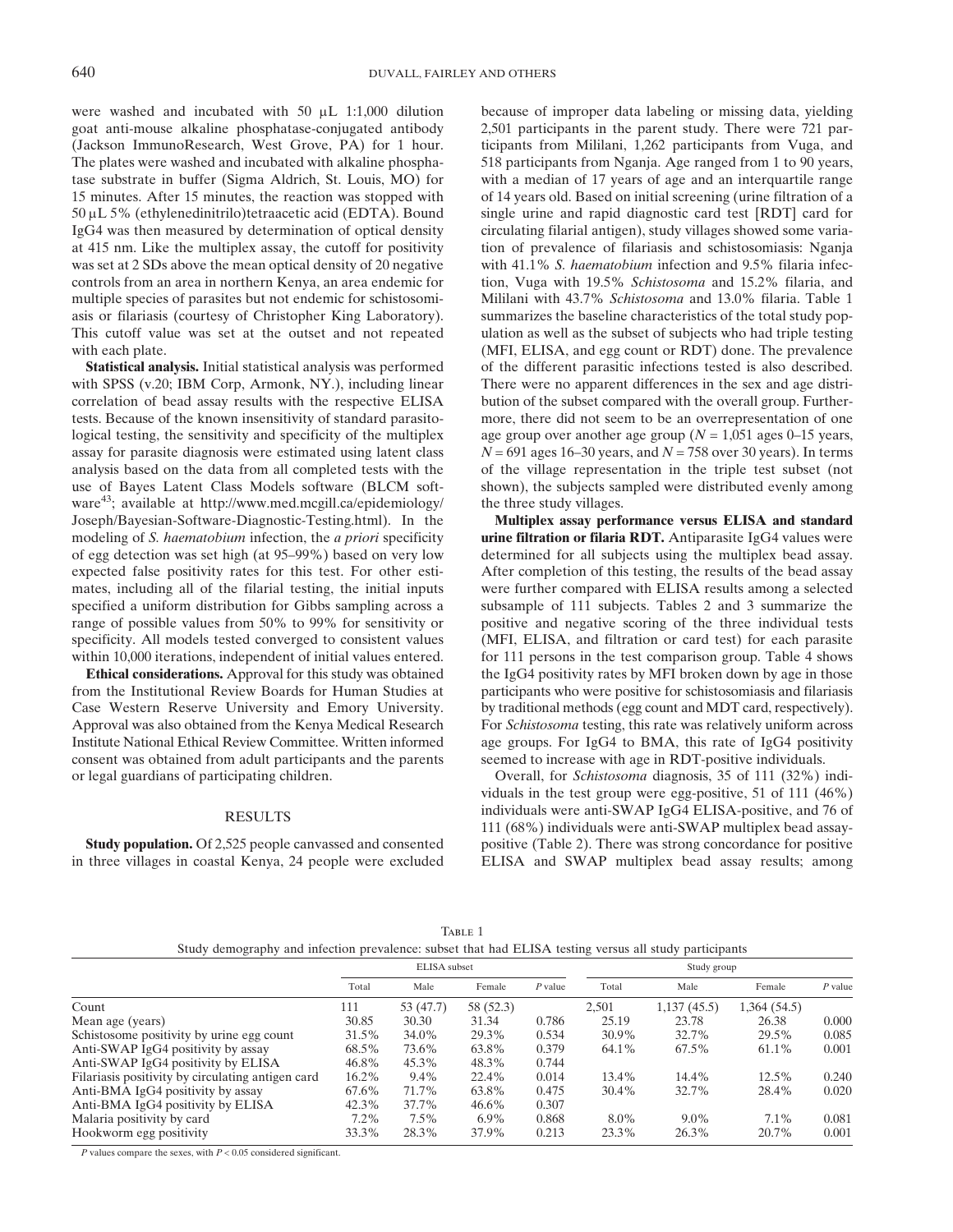TABLE 2 Overall summary of S. haematobium diagnostic test results in 111 subjects included in the triple test comparison

|                   |                             | 111 bacjeets meraded in the triple test companion |                    |
|-------------------|-----------------------------|---------------------------------------------------|--------------------|
| Egg<br>filtration | ELISA for anti-SWAP<br>IgG4 | Bead assay for anti-SWAP<br>IgG4                  | Number in<br>group |
| Positive          | Positive                    | Positive                                          | 24                 |
| Positive          | Positive                    | Negative                                          | $\left( \right)$   |
| Positive          | Negative                    | Positive                                          | 3                  |
| Positive          | Negative                    | Negative                                          | 8                  |
| Negative          | Positive                    | Positive                                          | 26                 |
| Negative          | Positive                    | Negative                                          |                    |
| Negative          | Negative                    | Positive                                          | 23                 |
| Negative          | Negative                    | Negative                                          | 26                 |

51 SWAP ELISA-positive subjects, 50 (or 98%) subjects were also bead assay-positive. However, 26 of 60 ELISA-negative subjects (43%) were bead assay-positive. Among those subjects with positive urine egg counts, 27 of 35 (77%) subjects were bead assay-positive, whereas 24 of 35 (69%) subjects were ELISA-positive. Among subjects who were positive by urine egg count, any ELISA positivity was always matched by a positive bead assay result. In the study cohort, the SWAP multiplex assay had a negative predictive value of 77% for egg positivity compared with an 82% negative predictive value of the SWAP ELISA. In comparing each assay's quantitative detection of anti-SWAP IgG4, our scatterplot of the results of traditional ELISA to fluorescence detection in the new multiplex assay (Figure 1) indicated a strong linear correlation between the results of the two anti-SWAP IgG4 assays ( $R^2 = 0.644$ ,  $P < 0.01$ ).

For filarial diagnosis, 18 of 111 (16%) individuals in the test comparison group subjects were RDT-positive for circulating adult filarial antigen, 47 of 111 (42%) individuals were anti-BMA IgG4 ELISA-positive, and 75 of 111 (68%) individuals were anti-BMA multiplex bead assay-positive. Concordance between ELISA and bead assay was almost as good for BMA as SWAP—44 of 47 (94%) ELISA positives were bead-positive, but 31 of 75 (41%) bead positives were ELISA-negative. Among RDT card-positive subjects, 16 of 18 (89%) subjects were anti-BMA IgG4 multiplex bead assay-positive, whereas 12 of 18 (67%) subjects were ELISApositive. Correlation between anti-BMA IgG4 fluorescence on bead assay and the BMA ELISA results was significant but much less strong ( $R^2 = 0.11$ ,  $P < 0.01$ ) (Figure 2) than for the anti-SWAP assays.

Absent a true gold standard for laboratory diagnosing of these helminth infections (i.e., near-perfect sensitivity and

TABLE 3 Overall summary of W. bancrofti diagnostic test results in 111 subjects included in the triple test comparison

|                             | moracea in the triple test companion |                                 |                    |
|-----------------------------|--------------------------------------|---------------------------------|--------------------|
| Adult antigen<br><b>RDT</b> | ELISA for anti-BMA<br>IgG4           | Bead assay for anti-BMA<br>IgG4 | Number in<br>group |
| Positive                    | Positive                             | Positive                        | 12                 |
| Positive                    | Positive                             | Negative                        | $\theta$           |
| Positive                    | Negative                             | Positive                        | 4                  |
| Positive                    | Negative                             | Negative                        | 2                  |
| Negative                    | Positive                             | Positive                        | 32                 |
| Negative                    | Positive                             | Negative                        | 3                  |
| Negative                    | Negative                             | Positive                        | 27                 |
| Negative                    | Negative                             | Negative                        | 31                 |

specificity), we used Bayesian latent class analyses for each infection to help determine the most likely diagnostic performance of each individual test for either infection, taking none of them as a gold standard (Figure 3). Results are shown in Tables 5 and 6. For both pathogens (S. haematobium and W. bancrofti), the bead assay was estimated to have greater sensitivity but less specificity for detection of antiparasite IgG4 than ELISA. By extension, sensitivity for detection of the presence of infection (as represented by the latent class of true infection in latent class analysis models) was better for the bead assay than ELISA or the reference diagnostic (i.e., egg filtration for S. haematobium or circulating antigen detection for  $W$ . *bancrofti*). As is typical for many diagnostics, increased sensitivity of the bead assay was offset by a decreased specificity in detection of antiparasite IgG4 or the infection state, which was estimated in the latent class analysis.

# DISCUSSION

For epidemiological studies of parasitism, there is a clear need for better diagnostic tools to supplement our traditional parasitological techniques. It is particularly true when it comes to the chronic infections of schistosomiasis and filariasis. In our study, both the SWAP and BMA components of the multiplex bead assay performed well (compared with traditional ELISAs) in the detection of circulating antiparasite IgG4, which is taken to be a marker of current or recent infection.<sup>22–24</sup> Increased levels of anti-BMA IgG4 levels have been correlated with higher levels of circulating microfilaria, $31$  and there is evidence that IgG4 does not cross-react with several other parasitic infections (protozoan and helminths) that are often coendemic with Wuchereria.<sup>31</sup> Likewise, antischistosome IgG4 levels have been correlated with infection intensity and seem to peak early in infection.<sup>24,28,44,45</sup> Whereas studies have shown lower IgG4 levels in lighter infections, the correlation between IgG4 positivity and infection status is high (with greater than 90–95% positivity in infected subjects), making it a useful marker for current infection.26,39,40,46 Treatment effects on antischistosome IgG4 have been varied across studies and can be difficult to interpret given the possibility of reinfection, differences in methodology, and the ideal time post-treatment to test.<sup>45</sup> Grogan and others<sup>28,47</sup> showed a persistence of IgG4 levels against Schistosoma adult worm antigens in both adults and children 5 weeks and 2 years after treatment, whereas IgG4 levels against egg antigens declined in all groups at these intervals post-treatment.<sup>28,47</sup> Other studies have supported the decline in IgG4 levels against egg antigens.<sup>26</sup> Several studies have also shown a decrease in IgG4 levels against adult worm antigens months after treatment, despite the fact that other studies did not.<sup>24,27,48</sup> Overall, the data seem to support the use of IgG4 levels against Schistosoma antigens as representative of active, untreated infection, regardless of subject age, as long as there has been an ~6- to 12-month window since treatment.

Isotype and subtype antibody profiles after helminth infection differ with patient age, $28 \text{ most likely because of an}$ increase in cumulative exposure to helminth infection over time.<sup>44</sup> IgG4 has been found to be correlated with infection intensity (as mentioned above). Therefore, it is likely to peak in the age groups in which infection is most common. Favoring the hypothesis of current exposure-driven generation of IgG4 levels, Naus and others $^{25}$  did not find an independent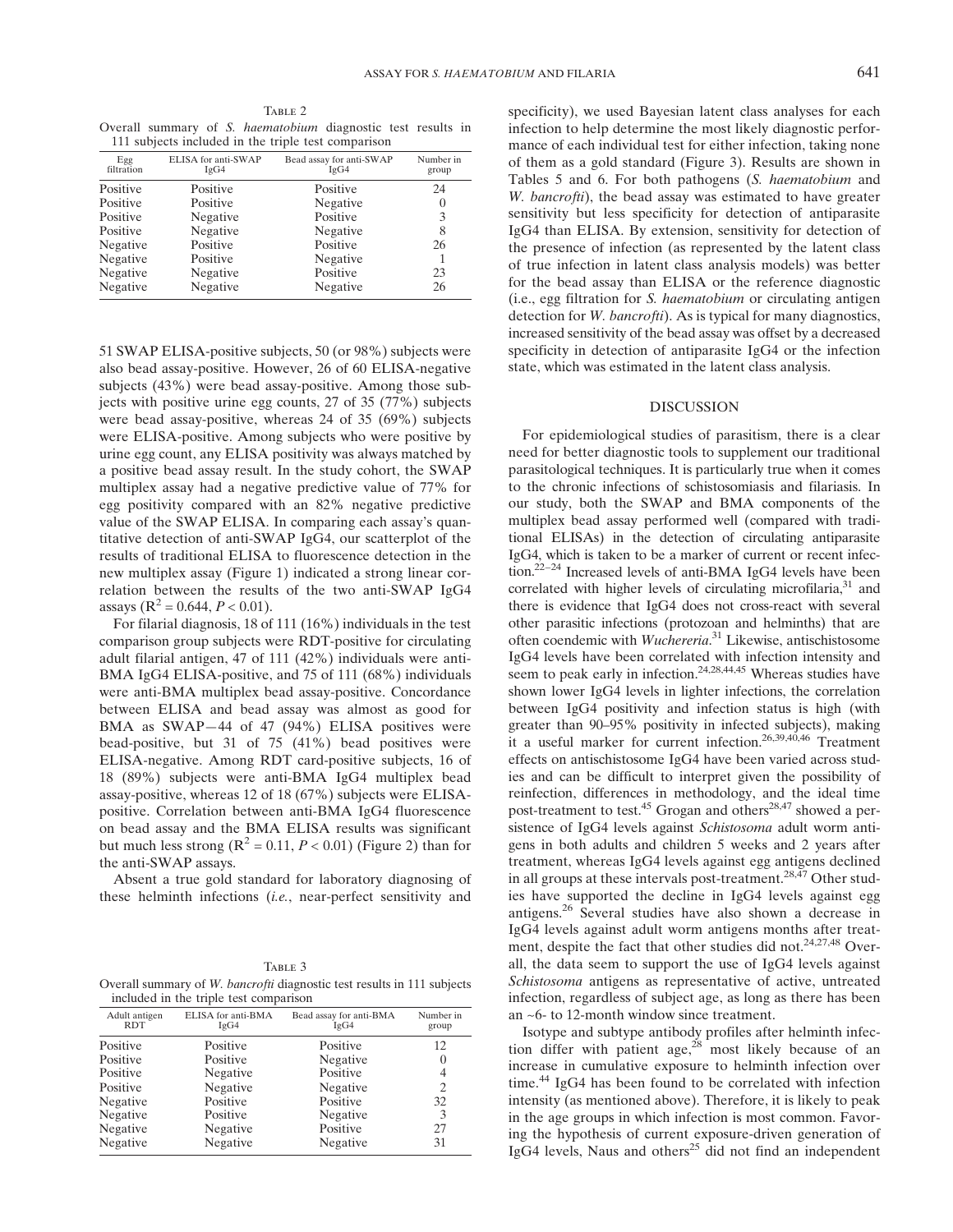TABLE 4 Total age distribution and MFI assay positivity by age group among RDT-positive and S. haematobium egg-positive subjects

| Age groups                                                           | 0–15 years (total $N = 1,051$ ) | 16–30 years (total $N = 691$ ) | $>$ 30 years (total $N = 758$ ) |
|----------------------------------------------------------------------|---------------------------------|--------------------------------|---------------------------------|
| Anti-BMA IgG4 MFI-positive among RDT card-positive                   | $22\%$ $(N = 28)$               | $36\%$ $(N = 30)$              | 58\% $(N = 72)$                 |
| Anti-SWAP IgG4 MFI-positive among <i>S. haematobium</i> egg-positive | $81\%$ $(N = 351)$              | $89\%$ $(N = 217)$             | $91\%$ $(N = 87)$               |

correlation between age and IgG4 levels in an immigrant population that was exposed to S. mansoni for the first time. Again, current infection intensity was related to IgG4 level. In summary, although the level of antiparasite IgG4 tends to peak in younger age groups, it is also found to be elevated in active Schistosoma infections among adults.40,48 In our evaluation, although our sampling strategy and small sample size of the triple test group did not allow for a breakdown of the test characteristic analysis by age, it does not seem that IgG4 positivity differed greatly depending on age in those participants positive for S. haematobium infection by egg counting (Table 4). Furthermore, age distribution was fairly uniform across both the ELISA subset and the group as a whole. Therefore, it does not seem that age had an appreciable influence on the results and use of IgG4 as a marker for active/ recent infections for schistosomiasis. However, the rate of IgG4 positivity did seem to go up with age (Table 4) in those individuals positive for filaria by RDT; however, this group was overall small, and therefore, it is difficult to make a conclusion from these age-stratified values.

Although cross-reactivity between schistosome species and other helminths has been documented, anti-SWAP has been found to be parasite-specific in standard assays.<sup>22,24,25,44</sup> To further reduce cross-reactivity, we calibrated our assays using control sera from an area endemic to multiple helminthes but without schistosomiasis and filariasis to define the cutoff values.

MFI fluorescence correlated with ELISA optical density, and because the two bead assays could be run concurrently with much smaller volumes of patient serum, the MFI seems to offer an attractive alternative to ELISA for screening large

populations, especially if infection prevalence declines under the pressure of mass treatment campaigns. Within the limits of our small pilot study patient sample, the SWAP and BMA MFI assays yielded greater sensitivity compared with the corresponding ELISAs, albeit with a decrease in specificity. Latent class analysis was used for estimation of test performance values because of the known insensitivity of standard testing for active infection.3,49,50 The standard egg filtration test performed on a single daily urine is estimated to miss up to 40% of infections detected by more intensive sampling over 10 consecutive days.<sup>49</sup> Similarly, the rapid diagnostic card for filarial infection detects adult worm antigen but may not reflect the status of microfilaremia or immune activation related to more clinically active filariasis.<sup>50</sup> The lower sensitivity of anti-BMA ELISA could be caused by several factors: early stage infection with a delayed immune response, lowlevel infection that does not elicit a strong IgG4 immune response, or technical limitations of the assay. The villages surveyed in the present study underwent lymphatic filariasis treatment in the 2 years preceding initiation of the survey. Subjects may have had circulation of adult filarial worm antigens (as detected by the card tests) but reduced IgG4 because of markedly reduced microfilaremia. Thus, additional test evaluations will be needed to define the MFI performance in detection of low-level or occult infections. Furthermore, because this pilot study did not have the numbers to stratify by age or sex, these findings will need to be validated in larger-scale studies.

The lower specificity of the multiplex assay for both SWAP and BMA may have been an artifact of the lower sensitivities of the ELISA tests, because the use of the northern Kenyan



Figure 1. Relationship between SWAP IgG4 multiplex assay fluorescence and SWAP IgG4 ELISA optical density.



Figure 2. Relationship between BMA IgG4 multiplex assay fluorescence and BMA IgG4 ELISA optical density.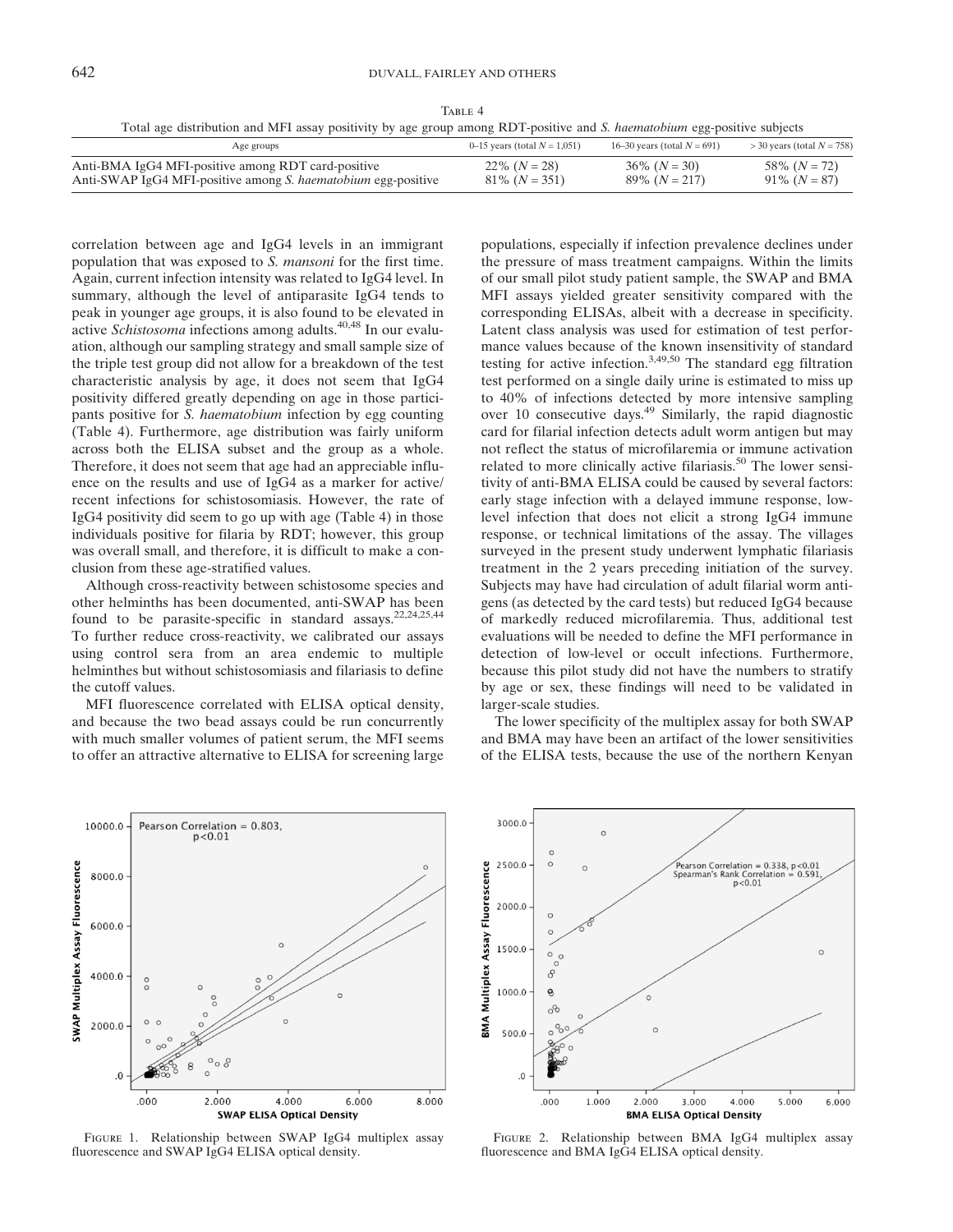

FIGURE 3. Two-class model for estimation of the diagnostic performance of the novel antiparasite IgG4 multiplex assays compared with standard parasitology and classical ELISA technique.

controls (where neither schistosomiasis nor filariasis is endemic) to determine cutoffs should have decreased the cross-reactivity of the assay. Although lower specificity of IgG4 for lymphatic filariasis compared with PCR has been attributed to likely cross-reactivity, the fact that there are no other major filarial parasites endemic to this area makes cross-reactivity less of an issue in our study.<sup>51</sup> Lastly, the subset that had the ELISA testing was similar to the overall group with respect to age (mean age was 30.85 years for the ELISA subgroup and 25.19 years overall) and sex (31.34% female for the ELISA subgroup and 26.38% female overall), which is evidenced in Table 1. Therefore, the makeup of the subpopulation does not seem to have shaped the observed performance characteristics of the tests. Furthermore, although village makeup of the ELISA subset versus the overall group was slightly different (with Vuga having more participants in the overall group and the ELISA group spread evenly over the villages), it is unlikely that this difference had an impact on the performance characteristics of the tests.

One of the potential advantages of the MFI assay is that a very small amount of serum or plasma can be simultaneously tested for antibodies to several parasite infections, thus maximizing efficiency and minimizing the participants' risk from larger blood draws. There are limitations, however, on the use of MFI for antiparasite antibody testing. In our hands, beads prepared using hookworm excretory/secretory antigens proved unable to detect antihookworm IgG4, although the antigens performed well when detecting antihookworm total IgG and when used in standard ELISAs. It is possible that conformational changes created by covalent linkage of the antigen to the beads may have masked its immune epitopes. However, we believe that, for many other pathogens, conjugated antigen–beads could be added to our multiplex assay for linked serologic diagnosis. Because MFI can be used for measuring levels of other biomarkers, such as cytokines and iron metabolism markers, the possibilities for concurrently assessing the morbidity of parasitic coinfections with one small sample of blood are numerous.

Future studies with MFI should examine the use of soluble egg antigen preparation for detection of IgG4 associated with S. haematobium infection, because it has been more consistently associated with declines in antiparasite IgG4 levels post-treatment.28,47 There are other promising tools for highly sensitive diagnosis of helminth infections, such as the recently reported urine DNA test for S. haematobium.<sup>52,53</sup> However, these tests are single-species tests at present, and therefore, the benefits of multiplex MFI techniques in epidemiologic studies remain. Furthermore, because there is not yet a gold standard for diagnosis of Schistosoma or lymphatic filariasis infection, improvements in existing means of serologic testing will expand the epidemiological tools for measuring burden of disease in vulnerable populations.

In summary, where concurrent transmission of parasite infections still occurs, sensitive and efficient detection will be required. Although serological testing with IgG4 does have limitations (as outlined above), novel multiplex serological assays could prove to be useful epidemiologic tools for effective mapping and surveillance. The current MFI assay performs in a fashion similar to traditional ELISAs for detection of antiparasite IgG4, but it is able to obtain the information more efficiently (i.e., simultaneously with minimal amounts of serum). Our future work will focus on optimizing

| ARI | ÷. |
|-----|----|
|-----|----|

|                                                 |                        |                                                      | TABLE 5<br>Estimated sensitivity and specificity for S. <i>haematobium</i> infection by latent class analysis of three laboratory tests |                                                          |                     |                                                    |                        |                                     |
|-------------------------------------------------|------------------------|------------------------------------------------------|-----------------------------------------------------------------------------------------------------------------------------------------|----------------------------------------------------------|---------------------|----------------------------------------------------|------------------------|-------------------------------------|
| Sensitivity for anti-SWAP<br>IgG4 detection*    |                        | Specificity for anti-SWAP<br>$I\text{g}G4$ detection |                                                                                                                                         | Sensitivity for S. haematobium<br>infection <sup>†</sup> |                     | Specificity for <i>S. haematobium</i><br>infection |                        |                                     |
| Diagnostic test                                 | Median estimate $(\%)$ | 95% CI <sup>±</sup>                                  | Median estimate $(\%)$                                                                                                                  | 95% CI±                                                  | Median estimate (%) | 95% CI‡                                            | Median estimate $(\%)$ | 95% CI‡                             |
| Egg filtration<br>ELISA<br>Multiplex bead assay | 89<br>Q <sub>7</sub>   | 68-99<br>89-99.8                                     | 95<br>-61                                                                                                                               | 84-99.7<br>$46 - 83$                                     | 62<br>65<br>81      | $38 - 95$<br>$47 - 81$<br>68-90                    | 98<br>45               | $95 - 99$<br>$55 - 93$<br>$31 - 65$ |

Values are based on combined results from (1) egg detection in subject's urine, (2) anti-SWAP IgG4 ELISA, and (3) anti-SWAP IgG4 fluorescent bead assay for 111 study participants in Kwale County, Kenya.

\*True prevalence of anti-SWAP IgG4 in the study subsample was estimated by the Bayesian Latent Class model to be 49.8%. †True prevalence of S. haematobium infection in the study subsample was estimated to be 49.5%.

‡95% credible interval.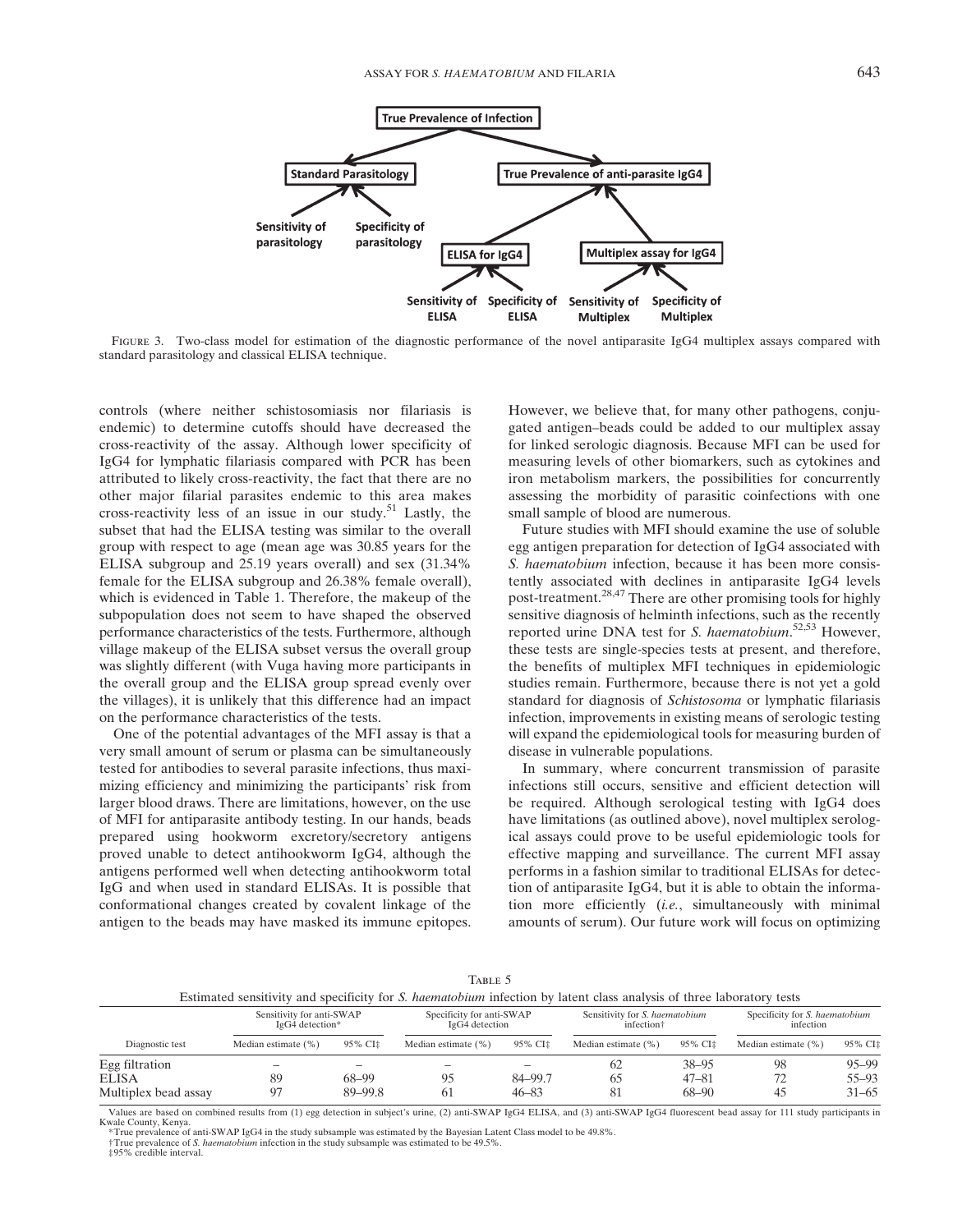TABLE 6

Estimated sensitivity and specificity for W. bancrofti infection by latent class analysis of three laboratory tests

| Sensitivity for anti-BMA IgG4 detection* |                          | Specificity for anti-BMA IgG4 detection Sensitivity for W. bancrofti infection |                     |           |                        | Specificity for W. bancrofti infection |                        |           |
|------------------------------------------|--------------------------|--------------------------------------------------------------------------------|---------------------|-----------|------------------------|----------------------------------------|------------------------|-----------|
| Diagnostic test                          | Median estimate $(\%)$   | 95% CI‡                                                                        | Median estimate (%) | 95% CI‡   | Median estimate $(\%)$ | 95% CI‡                                | Median estimate $(\%)$ | 95% CI‡   |
| RDT card                                 | $\overline{\phantom{a}}$ | -                                                                              | $\sim$              | -         | 82                     | $36 - 99$                              | 96                     | 87-99     |
| <b>ELISA</b>                             | 80                       | 56-99                                                                          | 94                  | 83-99     | 66                     | $43 - 90$                              | 62                     | $51 - 77$ |
| Multiplex bead assay                     | 96                       | 87-99                                                                          | რ.                  | $47 - 96$ | 86                     | 66-97                                  | 39                     | $29 - 52$ |

Values are based on combined results from (1) circulating antigen detection on rapid diagnostic cards, (2) anti-BMA IgG4 ELISA, and (3) anti-BMA IgG4 fluorescent bead assay for 111 study participants in Kwale County, Kenya.

\*True prevalence of anti-BMA IgG4 in the study subsample was estimated by the Bayesian Latent Class model to be 49.3%. †True prevalence of W. bancrofti infection in the study subsample was estimated to be 17%.

‡95% credible interval.

the discrimination of the MFI assay and comparing the mapping of parasitic disease distribution in coastal Kenya by standard testing and this novel multiplex assay.

Received May 28, 2013. Accepted for publication November 24, 2013.

Published online February 10, 2014.

Acknowledgments: The authors thank the indispensable field workers Joyce Bongo, Phyllis Mutemi, and Nancy Halloway who assisted in the enrollment and data collection for this study. We also thank the laboratory technicians from the Division of Vector Borne and Neglected Tropical Diseases who provided the parasitological data. Other individuals who provided advice and guidance during the development of this assay include Rhonda Kimmel and Dr. Christopher L. King. We are very grateful for their input. Finally, the authors thank the adults and children in the villages of Mililani, Vuga, and Nganja who graciously agreed to participate in this study.

Financial support: This study was supported by National Institutes of Health Research Grant R01TW008067, which was funded by the Ecology of Infectious Diseases Program of the Fogarty International Center.

Authors' addresses: Adam S. DuVall, Department of Internal Medicine and Pediatrics, University of Michigan Health System, Ann Arbor, MI, E-mail: duvalla@med.umich.edu. Jessica K. Fairley, Department of Medicine, Division of Infectious Diseases, Emory University School of Medicine, Atlanta, GA, E-mail: jessica.fairley@emory.edu. Laura Sutherland, Peter L. Mungai, Indu Malhotra, and Charles H. King, Center for Global Health and Diseases, Case Western Reserve University, Cleveland, OH, E-mails: chikungunya.ljs@gmail.com, plmungai@ yahoo.com, ijm@cwru.edu, and chk@cwru.edu. Amaya L. Bustinduy, Centre for Tropical and Infectious Diseases, Liverpool School of Tropical Medicine, Liverpool, UK, E-mail: Amaya.Bustinduy@liverpool.ac .uk. Eric M. Muchiri, Division of Vector Borne and Neglected Tropical Diseases, Nairobi, Kenya, E-mail ericmmuchiri@gmail.com. Uriel Kitron, Department of Environmental Studies, Emory University, Atlanta, GA, E-mail: ukitron@emory,edu.

## REFERENCES

- 1. King CH, Dickman K, Tisch DJ, 2005. Reassessment of the cost of chronic helmintic infection: a meta-analysis of disabilityrelated outcomes in endemic schistosomiasis. Lancet 365: 1561–1569.
- 2. Raso G, Luginbuhl A, Adjoua CA, Tian-Bi NT, Silue KD, Matthys B, Vounatsou P, Wang Y, Dumas ME, Holmes E, Singer BH, Tanner M, N'Goran EK, Utzinger J, 2004. Multiple parasite infections and their relationship to self-reported morbidity in a community of rural Cote d'Ivoire. Int  $\overline{J}$  Epidemiol 33: 1092–1102.
- 3. Pullan R, Brooker S, 2008. The health impact of polyparasitism in humans: are we under-estimating the burden of parasitic diseases? Parasitology 135: 783–794.
- 4. McKenzie FE, 2005. Polyparasitism. Int J Epidemiol 34: 221–222.
- 5. Ezeamama AE, Friedman JF, Olveda RM, Acosta LP, Kurtis JD, Mor V, McGarvey ST, 2005. Functional significance of lowintensity polyparasite helminth infections in anemia. J Infect Dis 192: 2160–2170.
- 6. Ezeamama AE, McGarvey ST, Acosta LP, Zierler S, Manalo DL, Wu HW, Kurtis JD, Mor V, Olveda RM, Friedman JF, 2008. The synergistic effect of concomitant schistosomiasis, hookworm, and Trichuris infections on children's anemia burden. PLoS Negl Trop Dis 2: e245.
- 7. Ashford RW, Craig PS, Oppenheimer SJ, 1992. Polyparasitism on the Kenya coast. 1. Prevalence, and association between parasitic infections. Ann Trop Med Parasitol 86: 671-679.
- 8. Mwangi TW, Bethony JM, Brooker S, 2006. Malaria and helminth interactions in humans: an epidemiological viewpoint. Ann Trop Med Parasitol 100: 551–570.
- 9. Brooker S, Akhwale W, Pullan R, Estambale B, Clarke SE, Snow RW, Hotez PJ, 2007. Epidemiology of Plasmodium-helminth co-infection in Africa: populations at risk, potential impact on anemia, and prospects for combining control. Am J Trop Med Hyg 77: 88–98.
- 10. Goncalves MM, Barreto MG, Peralta RH, Gargioni C, Goncalves T, Igreja RP, Soares MS, Peralta JM, 2006. Immunoassays as an auxiliary tool for the serodiagnosis of Schistosoma mansoni infection in individuals with low intensity of egg elimination. Acta Trop 100: 24–30.
- 11. Ebrahim A, El-Morshedy H, Omer E, El-Daly S, Barakat R, 1997. Evaluation of the Kato-Katz thick smear and formol ether sedimentation techniques for quantitative diagnosis of Schistosoma mansoni infection. Am J Trop Med Hyg 57: 706–708.
- 12. Fulton RJ, McDade RL, Smith PL, Kienker LJ, Kettman JR Jr, 1997. Advanced multiplexed analysis with the FlowMetrix system. Clin Chem 43: 1749–1756.
- 13. Klutts JS, Liao RS, Dunne WM Jr, Gronowski AM, 2004. Evaluation of a multiplexed bead assay for assessment of Epstein-Barr virus immunologic status. J Clin Microbiol 42: 4996-5000.
- 14. Binnicker MJ, Jespersen DJ, Harring JA, 2010. Evaluation of three multiplex flow immunoassays compared to an enzyme immunoassay for the detection and differentiation of IgG class antibodies to herpes simplex virus types 1 and 2. Clin Vaccine Immunol 17: 253–257.
- 15. Fernandez-Becerra C, Sanz S, Brucet M, Stanisic DI, Alves FP, Camargo EP, Alonso PL, Mueller I, del Portillo HA, 2010. Naturally-acquired humoral immune responses against the N- and C-termini of the Plasmodium vivax MSP1 protein in endemic regions of Brazil and Papua New Guinea using a multiplex assay. Malar J 9: 29.
- 16. Fouda GG, Leke RF, Long C, Druilhe P, Zhou A, Taylor DW, Johnson AH, 2006. Multiplex assay for simultaneous measurement of antibodies to multiple Plasmodium falciparum antigens. Clin Vaccine Immunol 13: 1307–1313.
- 17. Binnicker MJ, Jespersen DJ, Harring JA, Rollins LO, Beito EM, 2008. Evaluation of a multiplex flow immunoassay for detection of epstein-barr virus-specific antibodies. Clin Vaccine Immunol 15: 1410–1413.
- 18. Lal G, Balmer P, Joseph H, Dawson M, Borrow R, 2004. Development and evaluation of a tetraplex flow cytometric assay for quantitation of serum antibodies to Neisseria meningitidis serogroups A, C, Y, and W-135. Clin Diagn Lab Immunol 11: 272–279.
- 19. Jiz M, Friedman JF, Leenstra T, Jarilla B, Pablo A, Langdon G, Pond-Tor S, Wu HW, Manalo D, Olveda R, Acosta L, Kurtis JD, 2009. Immunoglobulin E (IgE) responses to paramyosin predict resistance to reinfection with Schistosoma japonicum and are attenuated by IgG4. Infect Immun 77: 2051–2058.